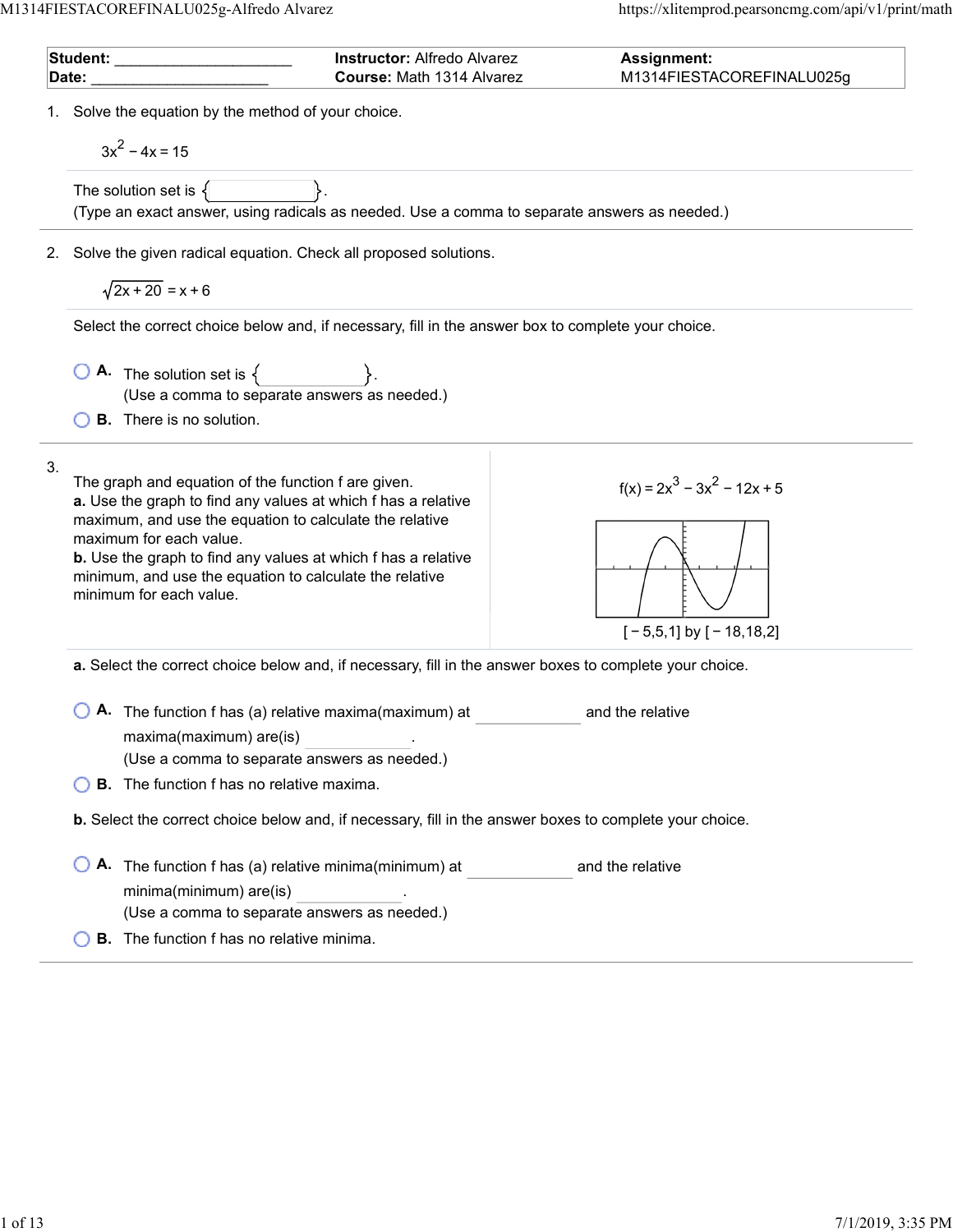| 4. | Use the graph to find the following.<br>18-<br>12-<br>$6 -$ | (a) the domain of f<br>(b) the range of f<br>(c) the x-intercepts<br>(d) the y-intercept<br>(e) intervals on which f is increasing<br>(f) intervals on which f is decreasing<br>(g) intervals on which f is constant<br>(h) the number at which f has a relative minimum<br>(i) the relative minimum of f<br>(j) $f(-3)$<br>(k) The values of x for which $f(x) = -3$<br>(I) Is f even, odd or neither? |
|----|-------------------------------------------------------------|---------------------------------------------------------------------------------------------------------------------------------------------------------------------------------------------------------------------------------------------------------------------------------------------------------------------------------------------------------------------------------------------------------|
|    | (a) What is the domain of f?                                |                                                                                                                                                                                                                                                                                                                                                                                                         |
|    | (Type your answer in interval notation.)                    |                                                                                                                                                                                                                                                                                                                                                                                                         |
|    | (b) What is the range of f?                                 |                                                                                                                                                                                                                                                                                                                                                                                                         |
|    |                                                             | (Type your answer in interval notation.)                                                                                                                                                                                                                                                                                                                                                                |
|    | (c) What are the zeros of the function?                     |                                                                                                                                                                                                                                                                                                                                                                                                         |
|    | The left zero of the function is 3 and the right zero is    |                                                                                                                                                                                                                                                                                                                                                                                                         |
|    | (d) What is the y-intercept?                                |                                                                                                                                                                                                                                                                                                                                                                                                         |
|    | The y-intercept of the function is                          |                                                                                                                                                                                                                                                                                                                                                                                                         |
|    | (e) Over what interval is f increasing?                     |                                                                                                                                                                                                                                                                                                                                                                                                         |
|    |                                                             | (Type your answer in interval notation.)                                                                                                                                                                                                                                                                                                                                                                |
|    | (f) Over what interval is f decreasing?                     |                                                                                                                                                                                                                                                                                                                                                                                                         |
|    |                                                             | (Type your answer in interval notation.)                                                                                                                                                                                                                                                                                                                                                                |
|    | (g) Over what interval is f constant?                       |                                                                                                                                                                                                                                                                                                                                                                                                         |
|    |                                                             | (Type your answer in interval notation.)                                                                                                                                                                                                                                                                                                                                                                |
|    | (h) What is the number at which f has a relative minimum?   |                                                                                                                                                                                                                                                                                                                                                                                                         |
|    |                                                             |                                                                                                                                                                                                                                                                                                                                                                                                         |
|    | (i) What is the relative minimum of f?                      |                                                                                                                                                                                                                                                                                                                                                                                                         |
|    |                                                             |                                                                                                                                                                                                                                                                                                                                                                                                         |
|    | (j) What is $f(-3)$ ?                                       |                                                                                                                                                                                                                                                                                                                                                                                                         |
|    | $f(-3) =$                                                   |                                                                                                                                                                                                                                                                                                                                                                                                         |
|    |                                                             | (k) What are the x-values where $f(x) = -3$ ? The leftmost x-value where $f(x) = -3$ is when $x = 4$ .                                                                                                                                                                                                                                                                                                  |
|    | What is the rightmost x-value where $f(x) = -3$ ?           |                                                                                                                                                                                                                                                                                                                                                                                                         |
|    | $x =$                                                       |                                                                                                                                                                                                                                                                                                                                                                                                         |
|    | (I) Is f even, odd, or neither?                             |                                                                                                                                                                                                                                                                                                                                                                                                         |

odd

 $\circ$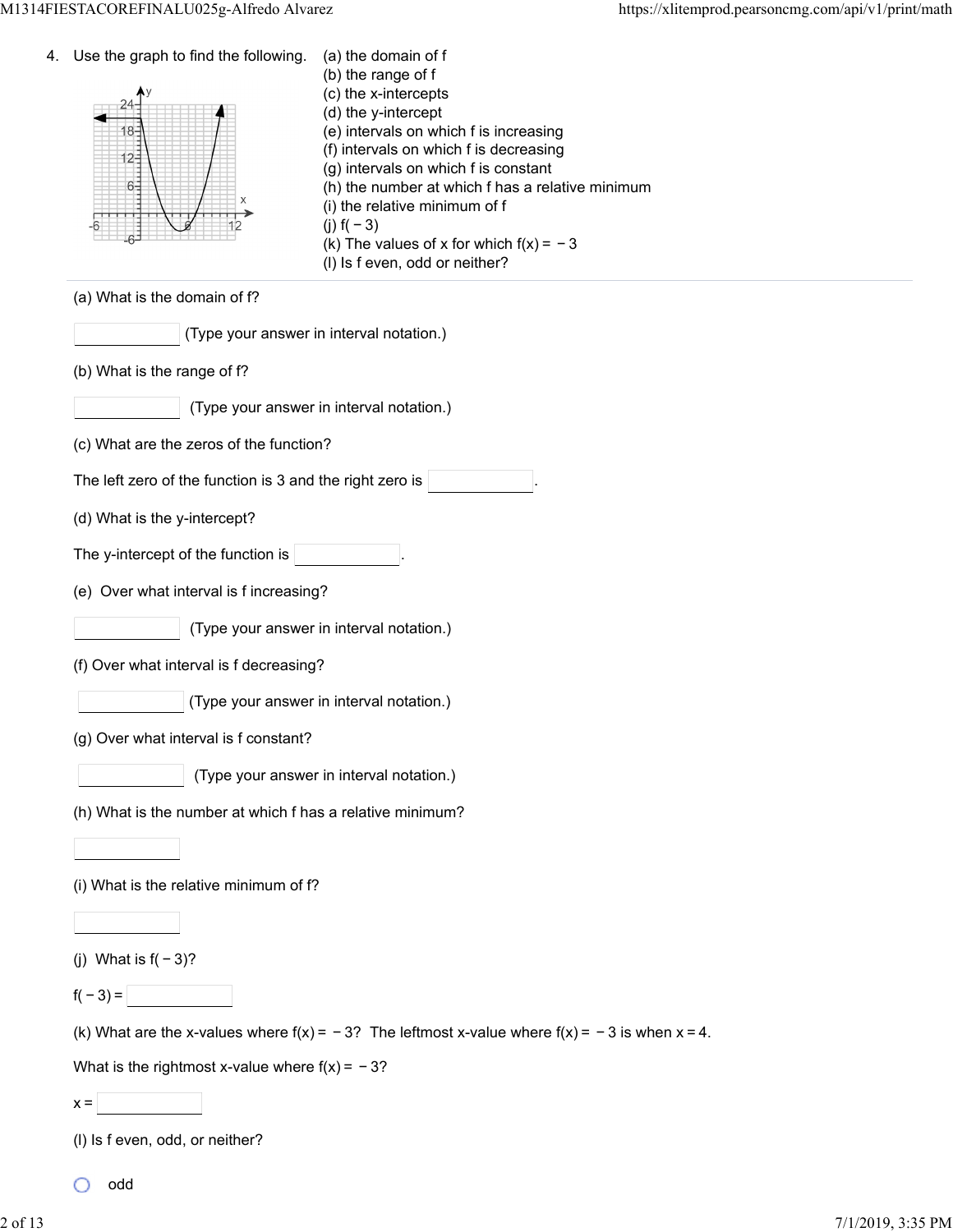

$$
f(x) = \sqrt{18-2x}
$$

What is the domain of f?

(Type your answer in interval notation.)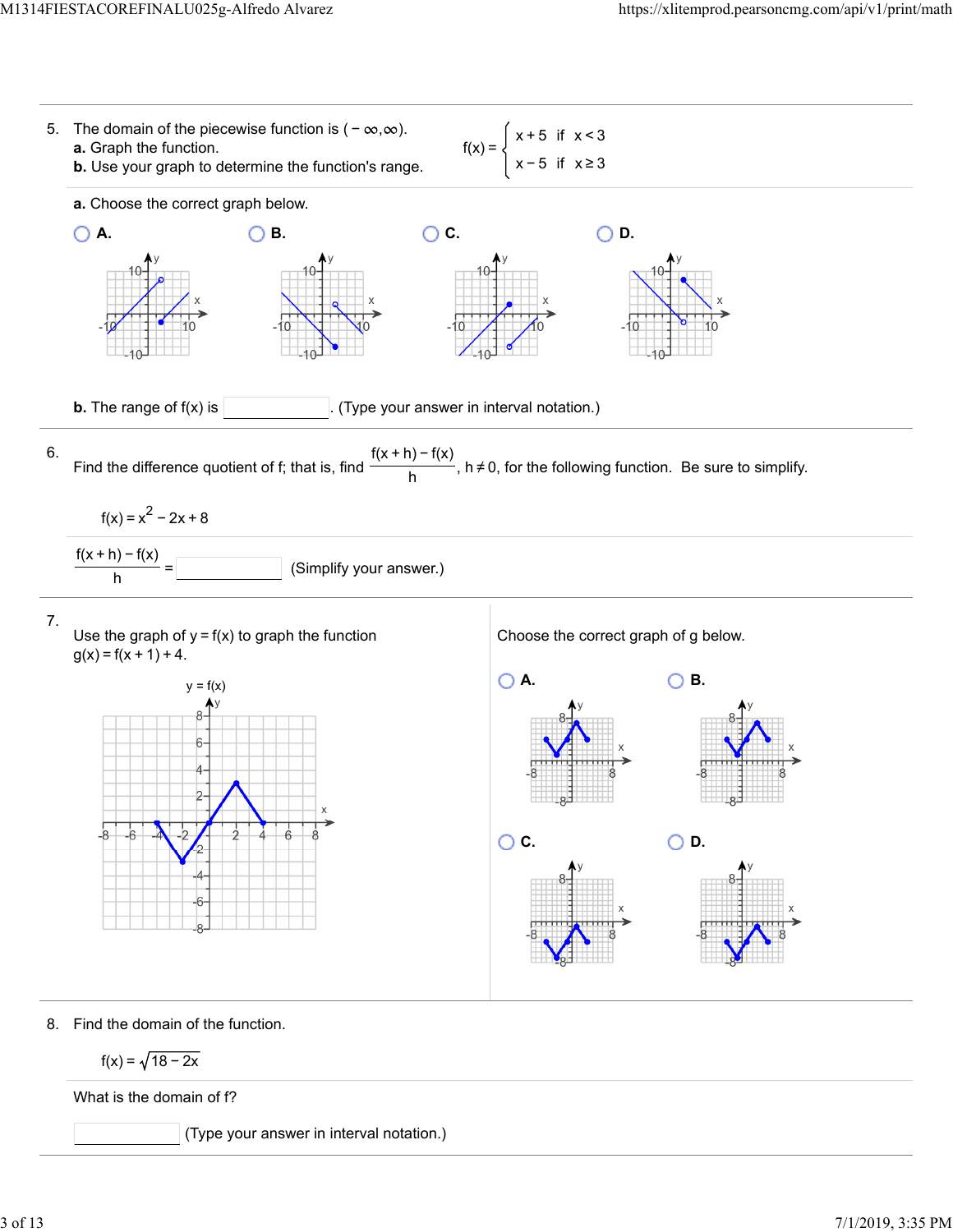9. First find 
$$
f + g
$$
,  $f - g$ ,  $fg$  and  $\frac{f}{g}$ . Then determine the domain for each function.

$$
f(x) = 3x + 4, g(x) = x + 7
$$

$$
(f+g)(x) = \boxed{\qquad \qquad} \text{(Simplify your answer.)}
$$

What is the domain of  $f+g$ ?

O 
$$
\left(-\frac{11}{4}, \infty\right)
$$
  
O  $\left(-\infty, \infty\right)$   
O  $\left[0, \infty\right)$   
O  $\left(-\infty, -\frac{11}{4}\right] \cup \left(-\frac{11}{4}, \infty\right)$   
(f-g)(x) = \_\_\_\_\_\_ (Simplify your answer.)

What is the domain of f - g?

O 
$$
(-\infty, \infty)
$$
  
O  $\left(-\infty, \frac{3}{2}\right) \cup \left(\frac{3}{2}, \infty\right)$   
O  $\left(\frac{3}{2}, \infty\right)$   
O  $[0, \infty)$ 



What is the domain of fg?

0 [0,
$$
\infty
$$
)  
\n0 (- $\infty$ , -7)U(-7, $\infty$ )  
\n0 (- $\infty$ , $\infty$ )  
\n0  $\left(-\infty, -\frac{4}{3}\right)$ U $\left(-\frac{4}{3}, \infty\right)$   
\n $\left(\frac{f}{g}\right)(x) =$   
\nWhat is the domain of  $\frac{f}{g}$ ?  
\n0 [0, $\infty$ )  
\n0 (- $\infty$ , -7)U(-7, $\infty$ )  
\n0 (-7, $\infty$ )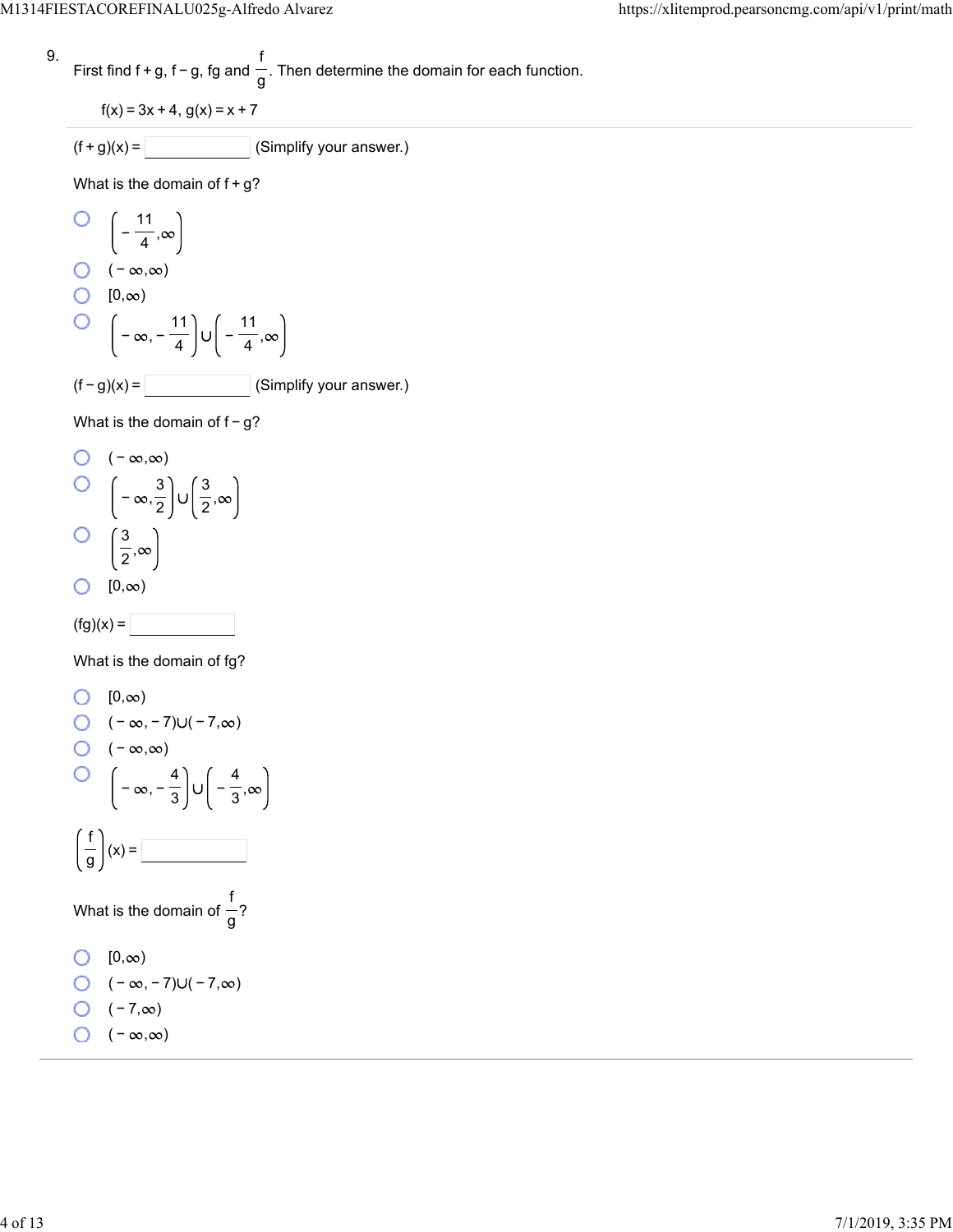10. For  $f(x) = x + 2$  and  $g(x) = 2x + 2$ , find the following functions.

| <b>a.</b> (f $\circ$ g)(x); <b>b.</b> (g $\circ$ f)(x); <b>c.</b> (f $\circ$ g)(0); <b>d.</b> (g $\circ$ f)(0) |
|----------------------------------------------------------------------------------------------------------------|
| <b>a.</b> $(f \circ g)(x) =$<br>(Simplify your answer.)                                                        |
| <b>b.</b> $(g \circ f)(x) =$<br>(Simplify your answer.)                                                        |
| <b>c.</b> (f $\circ$ g)(0) =                                                                                   |
| <b>d.</b> $(g \circ f)(0) =$                                                                                   |
| 11. The function $f(x) = 5x + 5$ is one-to-one.                                                                |

Find an equation for  $f^{-1}(x)$ , the inverse function.

 $f^{-1}(x) =$ 

(Type an expression for the inverse. Use integers or fractions for any numbers in the expression.)

## 12.

Use the vertex and intercepts to sketch the graph of the quadratic function. Give the equation of the parabola's axis of symmetry. Use the graph to determine the domain and range of the function.

 $f(x) = (x - 4)^{2} - 9$ 

Use the graphing tool to graph the function. Use the vertex and one of the intercepts when drawing the graph.

| The axis of symmetry is $ $               |  |
|-------------------------------------------|--|
| (Type an equation. Simplify your answer.) |  |
| The domain of the function is             |  |
| (Type your answer in interval notation.)  |  |
| The range of the function is              |  |
| (Type your answer in interval notation.)  |  |
|                                           |  |

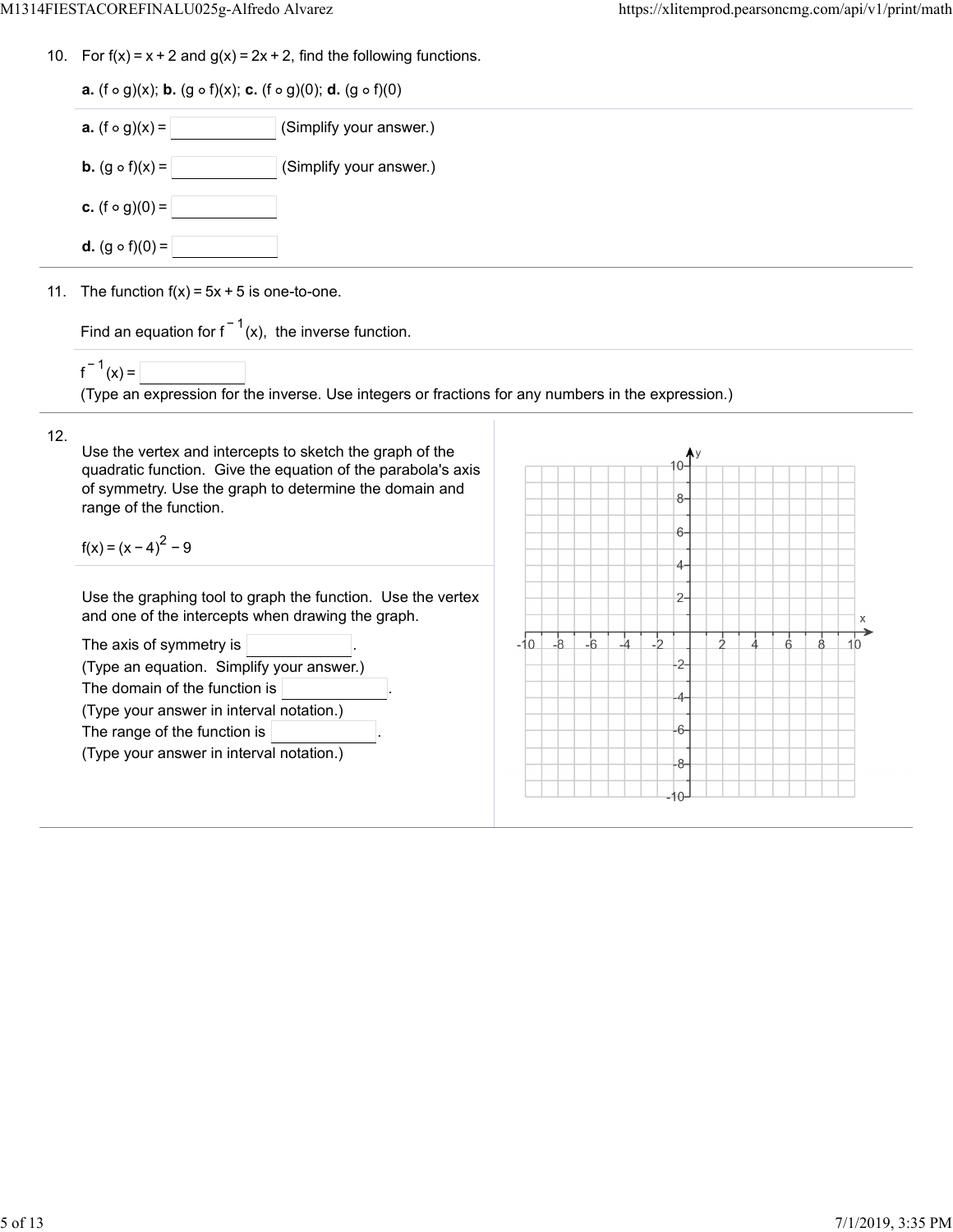13. Use the vertex and intercepts to sketch the graph of the quadratic function. Give the equation for the parabola's axis of symmetry. Use the parabola to identify the function's  $\overline{1}$ domain and range.  $f(x) = x^2 + x - 6$  $-2$  $\overline{1}$ Use the graphing tool to graph the equation. Use the vertex  $-2$ and one of the intercepts to graph the equation. -3-The axis of symmetry is -4-(Type an equation.)  $-5$ Identify the function's domain.  $-6$ The domain is  $|$ (Type the answer in interval notation.) -7 Identify the function's range. The range is (Type the answer in interval notation.) 14. Consider the function  $f(x) = -2x^2 + 16x - 8$ .

- **a.** Determine, without graphing, whether the function has a minimum value or a maximum value.
- **b.** Find the minimum or maximum value and determine where it occurs.
- **c.** Identify the function's domain and its range.

| <b>a.</b> The function has a (1)<br>value.                                 |
|----------------------------------------------------------------------------|
| <b>b.</b> The minimum/maximum value is<br>. It occurs at $x =$ $\mid$      |
| <b>c.</b> The domain of f is<br>. (Type your answer in interval notation.) |
| The range of f is<br>(Type your answer in interval notation.)              |
| maximum<br>(1)<br>minimum                                                  |

15. Write the equation of the following parabola in standard form.

The vertex is  $(-2, -3)$  and the graph passes through the point (3,2).

Choose the correct equation below.

**A.**  $f(x) = \frac{1}{5}(x+2)^2 - 3$ **B.**  $f(x) = -\frac{2}{5}(x+2)^2 - 3$ **C.**  $f(x) = \frac{1}{5}(x+2)^2 + 3$ **D.**  $f(x) = (x-2)^2 - 3$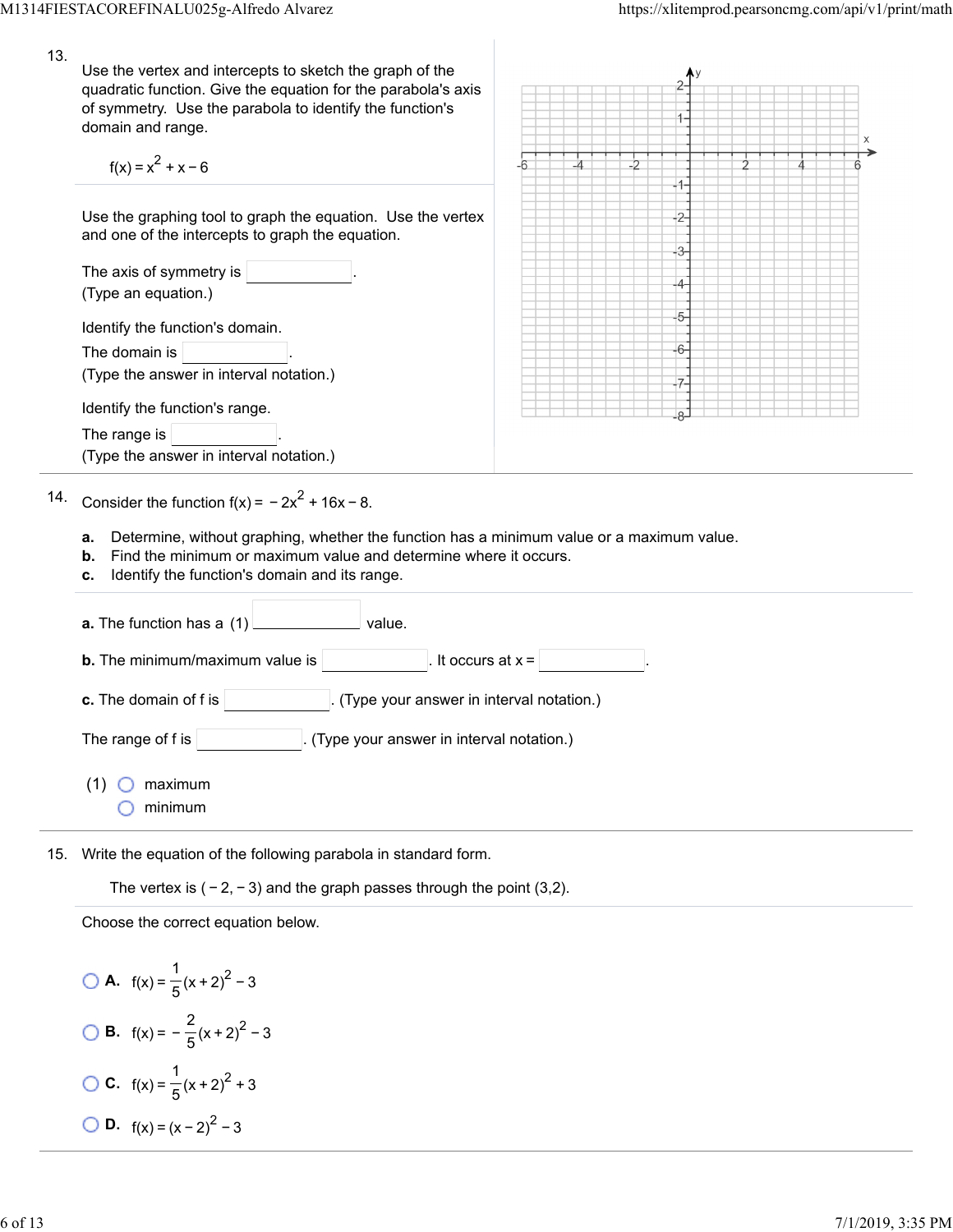16. The following equation is given.

 $x^3 - 5x^2 - 4x + 20 = 0$ 

**a.** List all rational roots that are possible according to the Rational Zero Theorem.

| (Use a comma to separate answers as needed.) |  |  |  |
|----------------------------------------------|--|--|--|
|                                              |  |  |  |

**b.** Use synthetic division to test several possible rational roots in order to identify one actual root.

One rational root of the given equation is (Simplify your answer.)

**c.** Use the root from part (**b.**) and solve the equation.

The solution set of  $x^3 - 5x^2 - 4x + 20 = 0$  is  $\sqrt{2}$ (Simplify your answer. Type an exact answer, using radicals as needed. Use integers or fractions for any numbers in the expression. Use a comma to separate answers as needed.)

17. Find the vertical asymptotes, if any, and the values of x corresponding to holes, if any, of the graph of the rational function.

$$
h(x) = \frac{x+3}{x(x-3)}
$$

Select the correct choice below and, if necessary, fill in the answer box to complete your choice. (Type an equation. Use a comma to separate answers as needed.)

**A.** The vertical asymptote(s) is(are) . There are no holes.

**B.** The vertical asymptote(s) is(are) and hole(s) corresponding to

**C.** There are no vertical asymptotes but there is(are) hole(s) corresponding to .

**D.** There are no discontinuities.

.

18. Find the horizontal asymptote, if any, of the graph of the rational function.

$$
g(x) = \frac{24x^2}{6x^2 + 7}
$$

Select the correct choice below and, if necessary, fill in the answer box to complete your choice.

**A.** The horizontal asymptote is . (Type an equation.)

**B.** There is no horizontal asymptote.

19. Use properties of logarithms to expand the logarithmic expression as much as possible. Evaluate logarithmic expressions without using a calculator if possible.

$$
\log_{b}\left(\frac{x^{3}y}{z^{7}}\right)
$$
\n
$$
\log_{b}\left(\frac{x^{3}y}{z^{7}}\right) = \boxed{\phantom{0}}
$$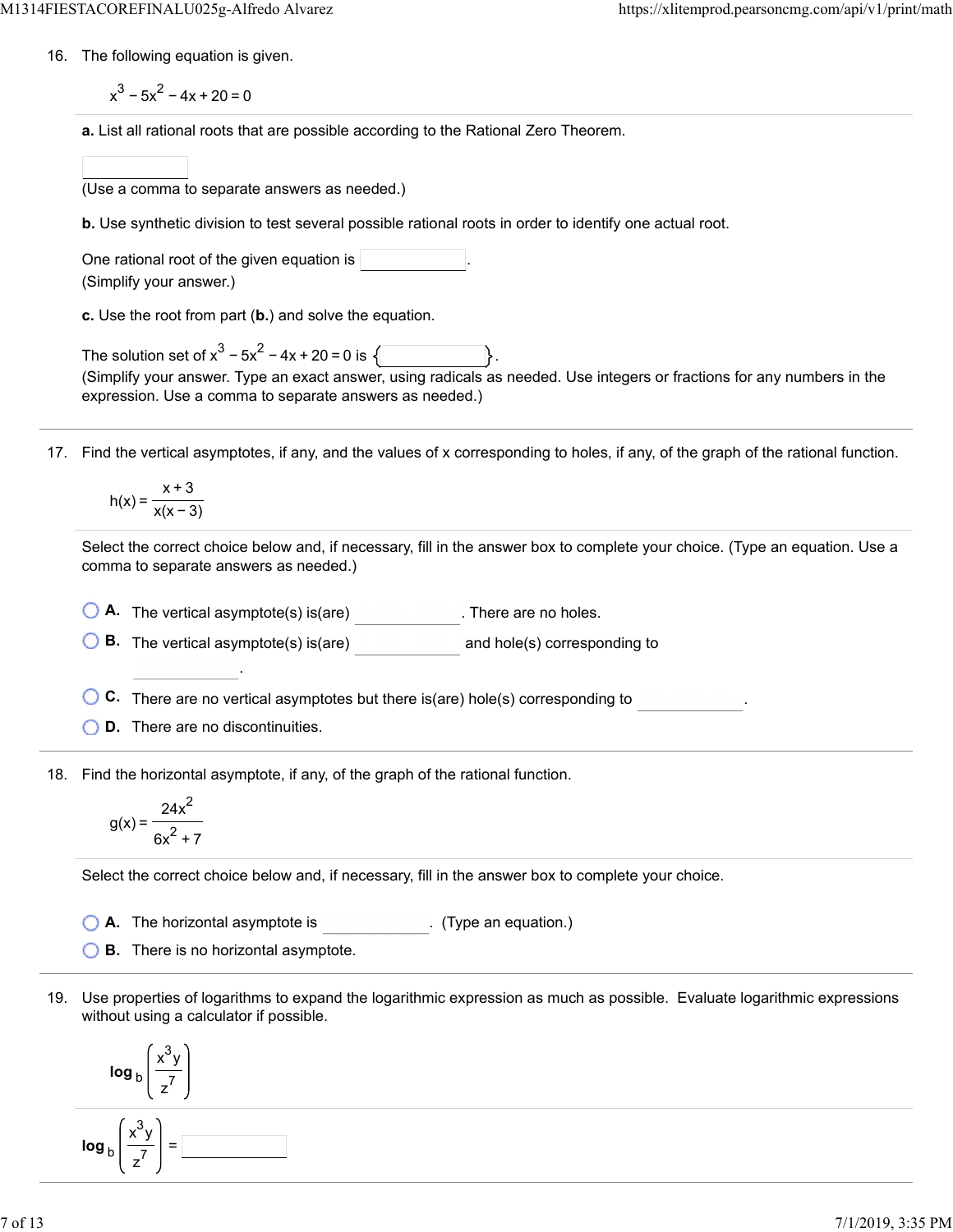20. Solve the following exponential equation by expressing each side as a power of the same base and then equating exponents.

|     | $4^{x+1} = 16^{x-1}$                                                                                                                                                                                                                                                        |           |                                                                                                                                                                                                  |                                       |                              |   |                           |  |
|-----|-----------------------------------------------------------------------------------------------------------------------------------------------------------------------------------------------------------------------------------------------------------------------------|-----------|--------------------------------------------------------------------------------------------------------------------------------------------------------------------------------------------------|---------------------------------------|------------------------------|---|---------------------------|--|
|     | The solution set is $\{$                                                                                                                                                                                                                                                    |           |                                                                                                                                                                                                  |                                       |                              |   |                           |  |
| 21. | expression. Give the exact answer.                                                                                                                                                                                                                                          |           | Solve the following logarithmic equation. Be sure to reject any value of x that is not in the domain of the original logarithmic                                                                 |                                       |                              |   |                           |  |
|     | $\log_3(x+3) = 2$                                                                                                                                                                                                                                                           |           |                                                                                                                                                                                                  |                                       |                              |   |                           |  |
|     |                                                                                                                                                                                                                                                                             |           | Select the correct choice below and, if necessary, fill in the answer box to complete your choice.                                                                                               |                                       |                              |   |                           |  |
|     | <b>B.</b> There is no solution.                                                                                                                                                                                                                                             |           | <b>O</b> A. The solution set is $\{$ $\}$ . (Type an integer or a simplified fraction.)                                                                                                          |                                       |                              |   |                           |  |
| 22. | Solve the logarithmic equation. Be sure to reject any value of x that is not in the domain of the original logarithmic<br>expressions. Give the exact answer.                                                                                                               |           |                                                                                                                                                                                                  |                                       |                              |   |                           |  |
|     | $log x + log(x + 4) = log 12$                                                                                                                                                                                                                                               |           |                                                                                                                                                                                                  |                                       |                              |   |                           |  |
|     |                                                                                                                                                                                                                                                                             |           | Select the correct choice below and, if necessary, fill in the answer box to complete your choice.                                                                                               |                                       |                              |   |                           |  |
|     | <b>B.</b> There is no solution.                                                                                                                                                                                                                                             |           | $\begin{array}{ c c c }\n\hline\n\bullet\end{array}$ The solution set is $\{\begin{array}{ c c }\n\hline\n\end{array}\}$ .<br>(Simplify your answer. Use a comma to separate answers as needed.) |                                       |                              |   |                           |  |
| 23. | Complete the table for a savings account subject to 2 compoundings yearly.<br>$A = P\left(1 + \frac{r}{n}\right)^{nt}$                                                                                                                                                      |           |                                                                                                                                                                                                  |                                       |                              |   |                           |  |
|     | Amounted<br><b>Invested</b>                                                                                                                                                                                                                                                 | Number of | <b>Compounding Periods</b>                                                                                                                                                                       | <b>Annual Interest</b><br><b>Rate</b> | Accumulated<br><b>Amount</b> |   | <b>Time t</b><br>in Years |  |
|     | \$10,000                                                                                                                                                                                                                                                                    | 2         |                                                                                                                                                                                                  | 6%                                    | \$17,000                     |   | ?                         |  |
|     | Let A represent the accumulated amount, P the amount invested, n the number of compounding periods, r the annual<br>interest rate, and t the time. Find the time, t.<br>$t =$<br>years<br>(Do not round until the final answer. Then round to one decimal place as needed.) |           |                                                                                                                                                                                                  |                                       |                              |   |                           |  |
|     |                                                                                                                                                                                                                                                                             |           |                                                                                                                                                                                                  |                                       |                              |   |                           |  |
| 24. | Complete the table for a savings account subject to continuous compounding.<br>$(A = Pe^{rt})$                                                                                                                                                                              |           |                                                                                                                                                                                                  |                                       |                              |   |                           |  |
|     | <b>Amount Invested</b>                                                                                                                                                                                                                                                      |           | <b>Annual Interest Rate</b>                                                                                                                                                                      |                                       | <b>Accumulated Amount</b>    |   | Time t in years           |  |
|     | \$6000                                                                                                                                                                                                                                                                      |           | 13%                                                                                                                                                                                              | \$12,000                              |                              | ? |                           |  |
|     | t $\approx$<br>(Round to one decimal place as needed.)                                                                                                                                                                                                                      | years     | Let A represent the accumulated amount, P the amount invested, r the annual interest rate, and t the time. Find the time, t.                                                                     |                                       |                              |   |                           |  |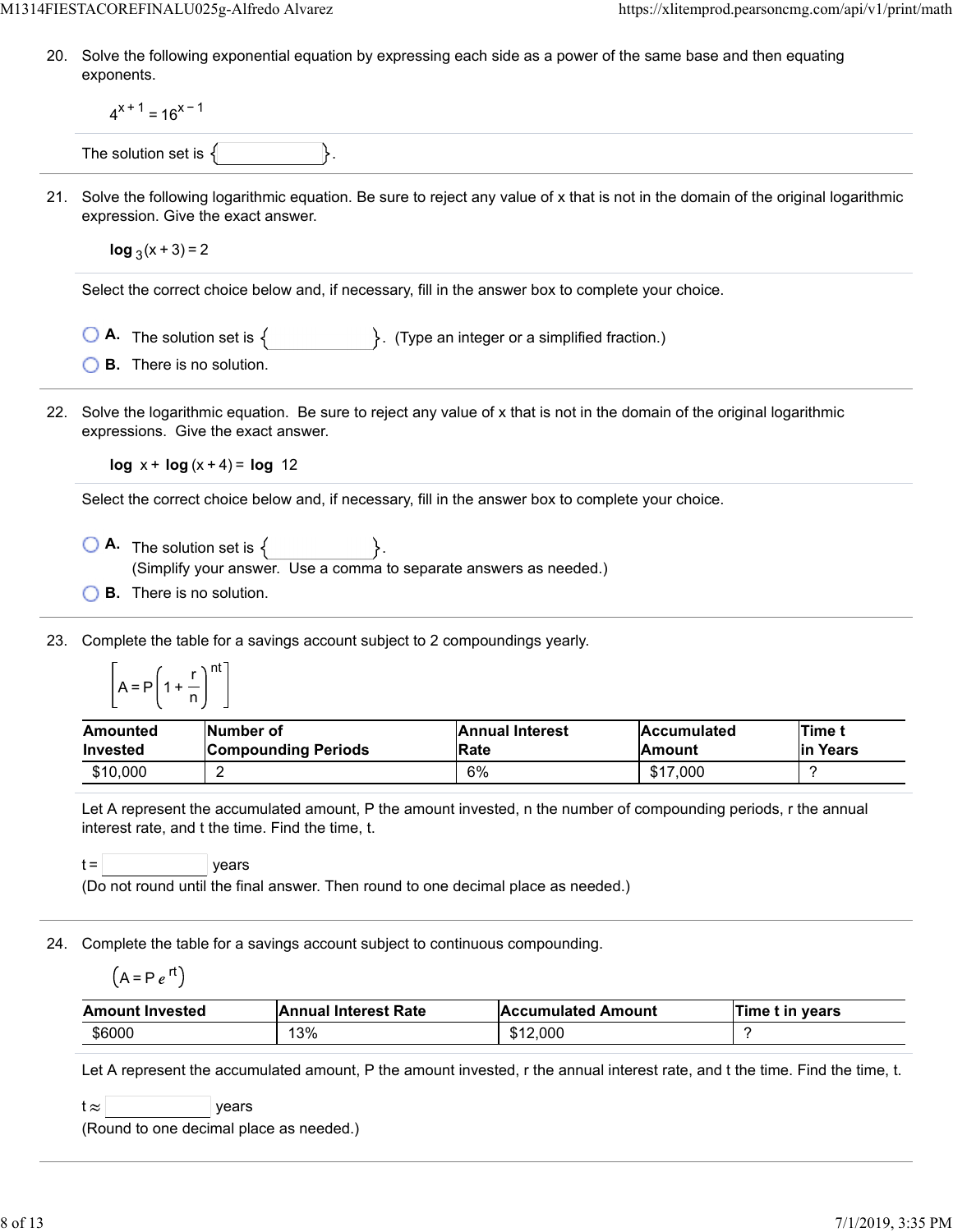25. Solve the given system of equations.

 $x + y + 6z = -15$  $x + y + 8z = -19$  $x + 7y + 2z = -13$ 

Select the correct choice below and fill in any answer boxes within your choice.

, ,

**A.** There is one solution. The solution set is  $\{(\}$ 

) }. (Simplify your answers.)

- **B.** There are infinitely many solutions.
- **C.** There is no solution.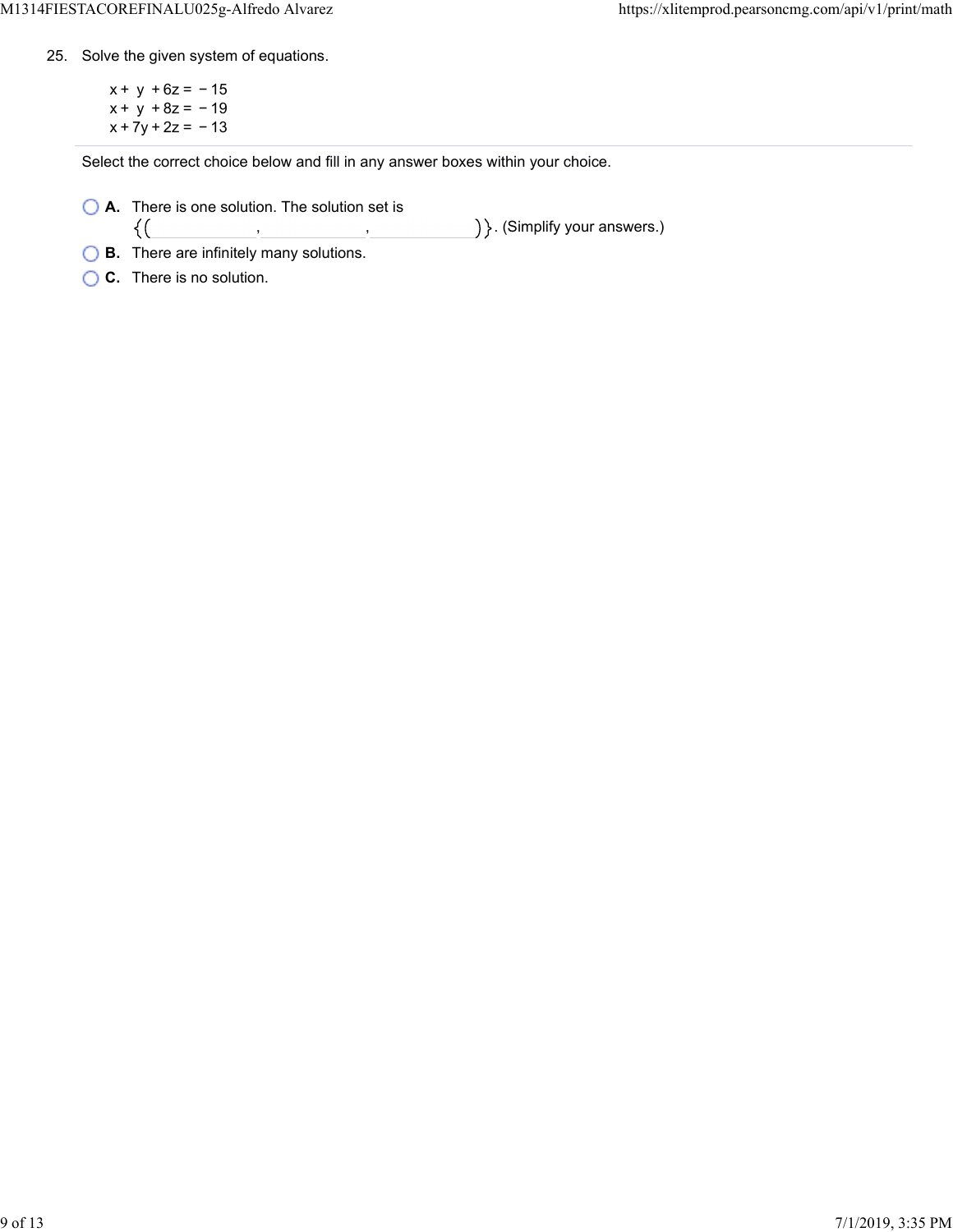1. 3, − 5 3 2. A. The solution set is  $\begin{cases} \begin{matrix} -2 \\ \end{matrix} \end{cases}$ . (Use a comma to separate answers as needed.) 3. A. The function f has (a) relative maxima(maximum) at  $\vert$  -1  $\vert$  and the relative maxima(maximum) are(is) . **− 1 12** (Use a comma to separate answers as needed.) A. The function f has (a) relative minima(minimum) at  $\vert$  2  $\vert$  and the relative minima(minimum) are(is) . **2 − 15** (Use a comma to separate answers as needed.)

## 4.  $(-\infty, \infty)$

| $[-4, \infty)$ |
|----------------|
| 7              |
| 21             |
| $(5, \infty)$  |
| (0, 5)         |
| $(-\infty,0)$  |
| 5              |
| -4             |
| 21             |
| 6              |
| neither        |
|                |



## 6. 2x + h − 2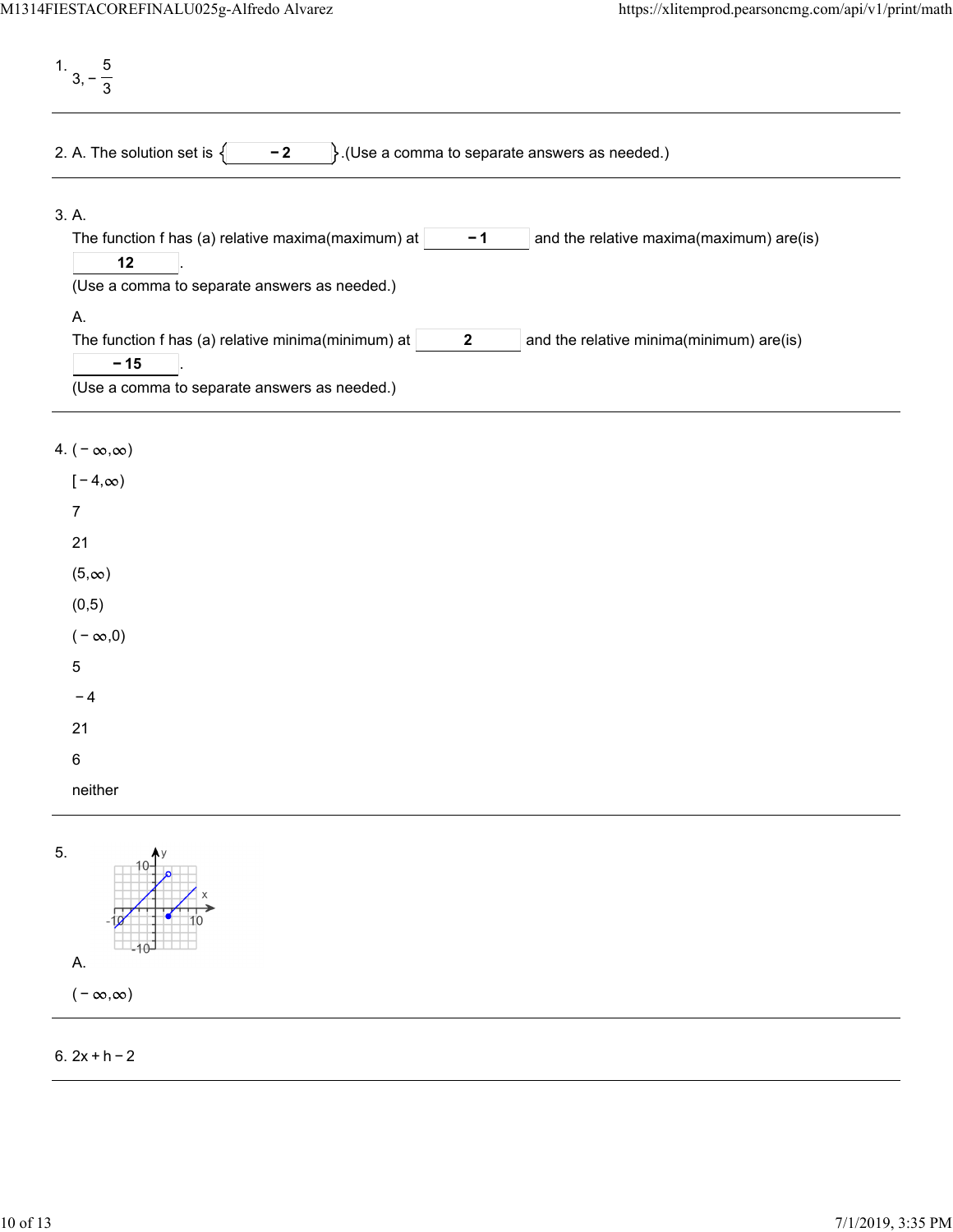

| 8. $(-\infty, 9]$                 |
|-----------------------------------|
|                                   |
| $9.4x + 11$                       |
| $(-\infty,\infty)$                |
| $2x - 3$                          |
| ( – $\infty,\infty)$              |
| $3x^2 + 25x + 28$                 |
| $(-\infty,\infty)$                |
| $\frac{3x+4}{x+7}$                |
|                                   |
| $(-\infty, -7) \cup (-7, \infty)$ |
| 10. $2x + 4$                      |
| $2x+6$                            |
| $\overline{\mathbf{4}}$           |
| $\,6\,$                           |
|                                   |
| 11. $x - 5$<br>$5\phantom{.0}$    |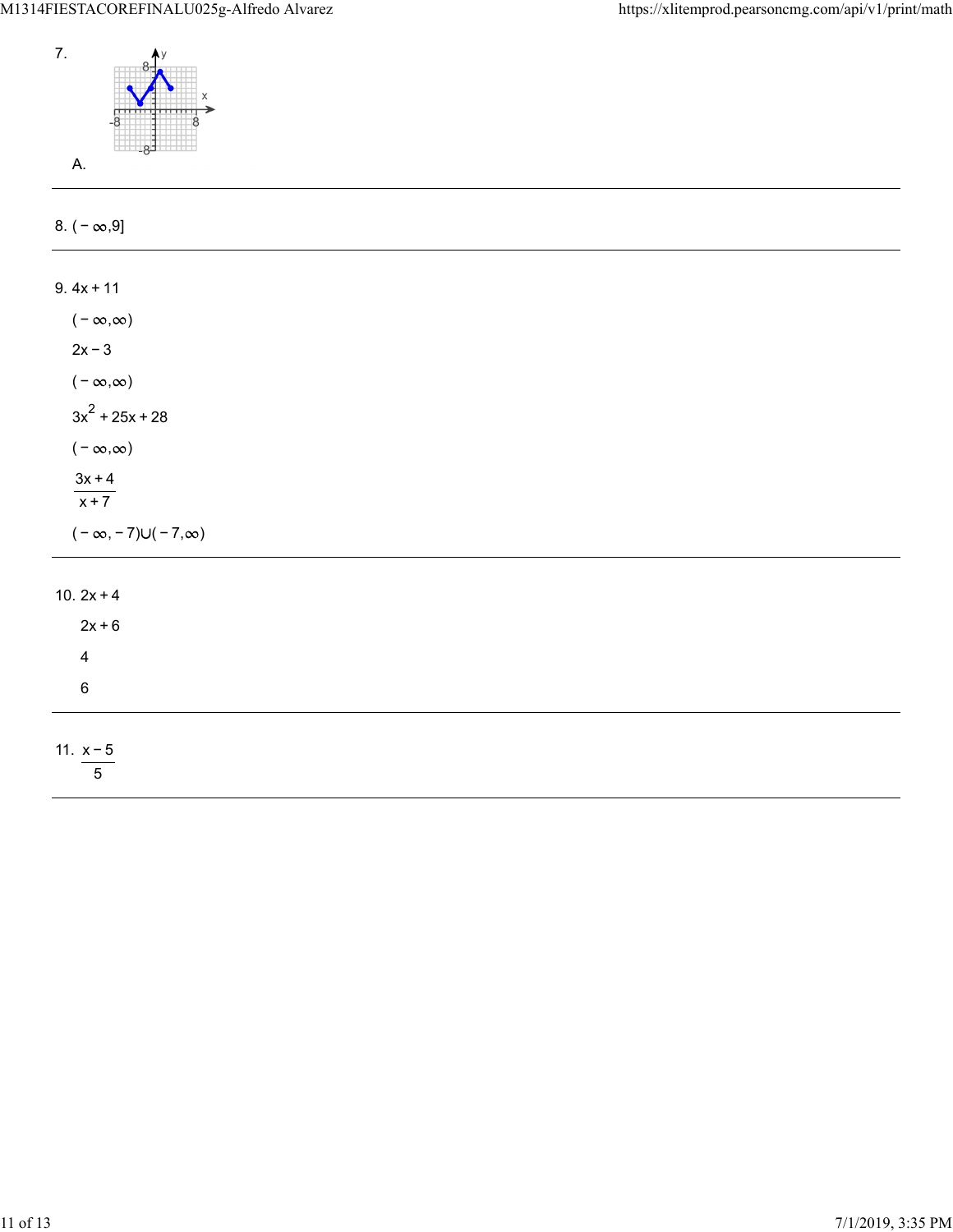



( –  $\infty, \infty$ )

 $[-9, \infty)$